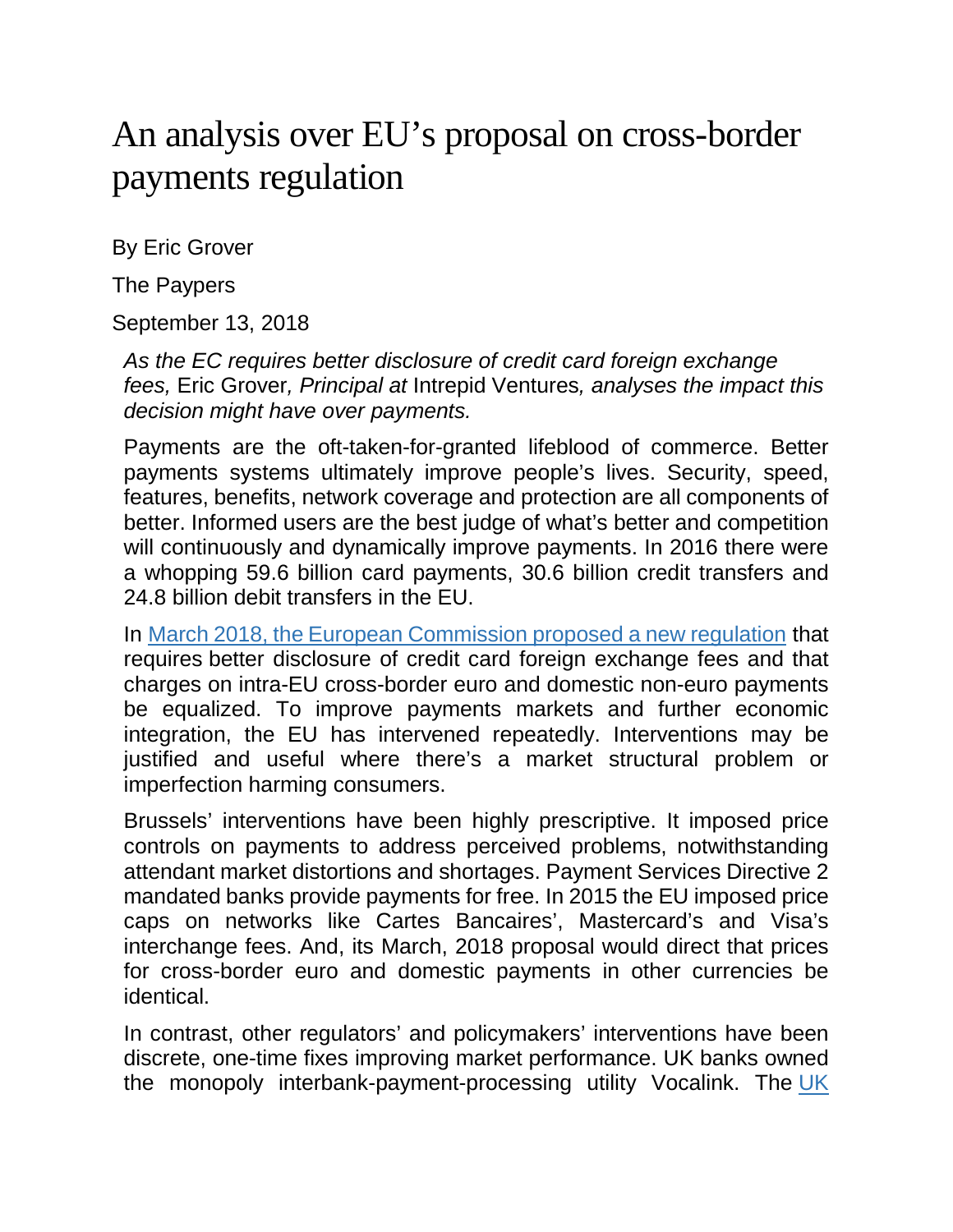[Payments Systems Regulator pressured banks to divest it and required](https://www.psr.org.uk/psr-publications/market-reviews/MR1523-final-report-infrastructure-provision)  [them to put processing out to bid,](https://www.psr.org.uk/psr-publications/market-reviews/MR1523-final-report-infrastructure-provision) its thinking being competition – particularly if banks didn't own their processor, would improve performance. In the US, Mastercard and Visa prohibited banks using their payment products from also using competitors American Express and Discover. However, [the US DOJ forced Mastercard and Visa to eliminate](https://www.justice.gov/atr/case-document/decision-0)  [their competition-suppressing bans.](https://www.justice.gov/atr/case-document/decision-0) And, the [2010 Dodd-Frank](https://www.govtrack.us/congress/bills/111/hr4173/text)  [Act](https://www.govtrack.us/congress/bills/111/hr4173/text) mandated banks offer US merchants debit routing choice between at least two networks. These interventions tweaked rules and market structure to boost competition.

The EC's proposal for enhanced disclosure of credit card foreign exchange costs is unambiguously pro-market and pro-consumer, and long overdue.

Travelers abroad paying with a card are routinely offered the option by the merchants and ATMs to pay in their familiar home rather than the local currency. The service is called Dynamic Currency Conversion (DCC). Lo, payment processors and merchants mark up the exchange rate, typically 400 to 500 basis points, but often considerably more. The Brussels-based consumer-advocacy organization [BEUC reported DCC transactions at](http://www.beuc.eu/publications/beuc-x-2017-118_dynamic_currency_conversion_position_paper.pdf)  [ATMs in non-euro EU countries](http://www.beuc.eu/publications/beuc-x-2017-118_dynamic_currency_conversion_position_paper.pdf) were from 2.6% to 12% more costly than if they'd been made in local currencies.

The temptation to fleece one-time customers who will be none-the-wiser is almost irresistible for many merchants and ATM owners. Cardholders' alternative is to pay in the merchant's currency and have payment networks such as Mastercard and Visa perform the currency conversion at close to the wholesale rate. Few consumers, however, know that's their choice.

There are significant DCC information asymmetries between consumers and merchants. Consequently, competition, perversely, systemically harms consumers. DCC is enormously profitable for merchants and payment processors. Consumers have no idea they're being ripped off. Processors not offering DCC would forego profits and be competitively disadvantaged. Merchants not offering it would leave money on the table.

Given the competitive dynamics and information asymmetries, DCC use is exploding. Between 2013 and 2017 the number and value of DCC transactions within the EU increased by 128% and 65% respectively. And the average EU DCC transaction declined from EUR 128 to EUR 85.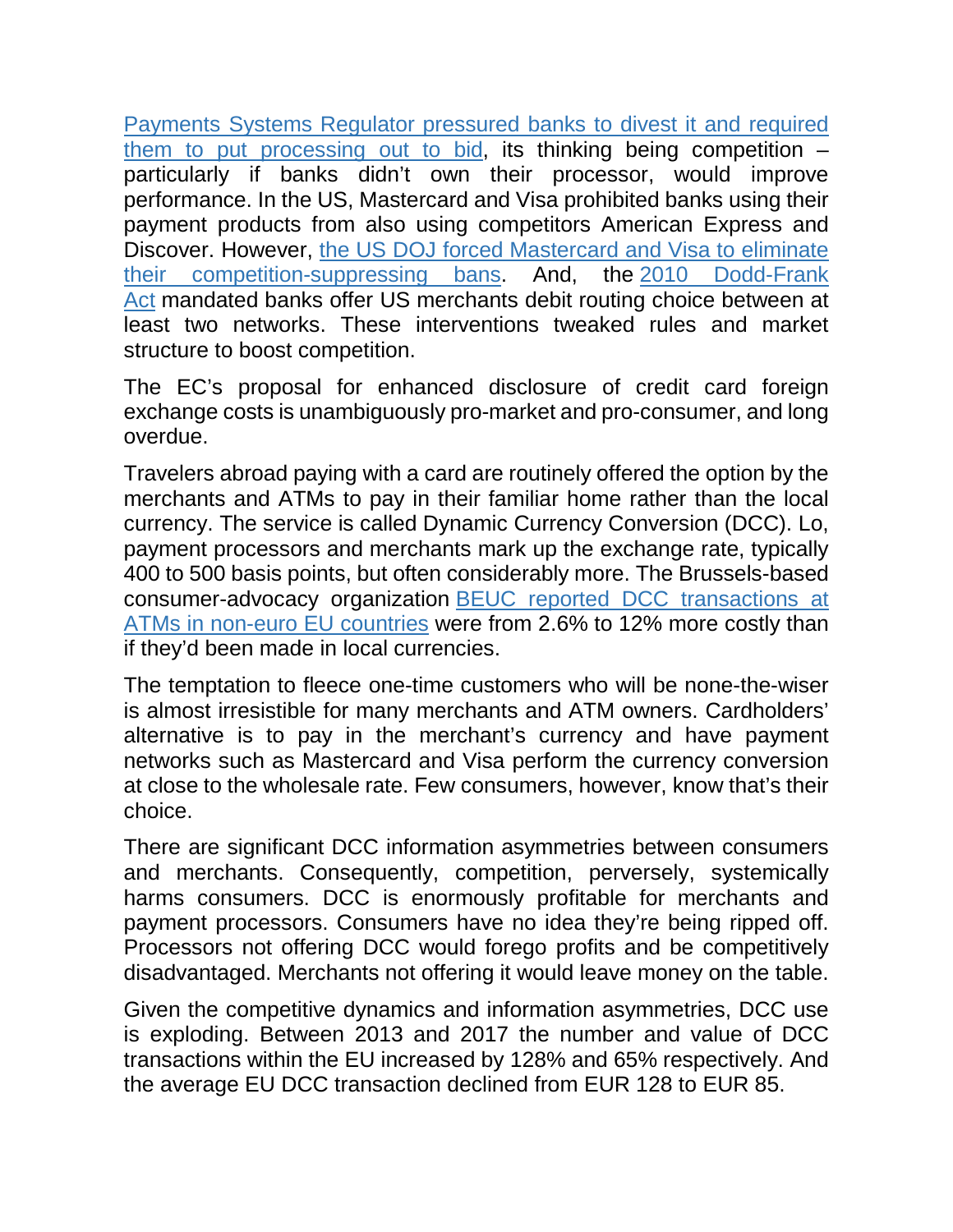Regulators worldwide haven't been interested in DCC because it's foreigners being fleeced and national merchants and payment processors benefiting. The supranational EU, however, has eleven currencies, and millions of consumers under its jurisdiction gouged every year by DCC.

As American Supreme Court Justice Louis Brandeis observed, "Sunlight is the best disinfectant." Once merchants and ATMs offering DCC have to disclose side-by-side the costs of cardholders paying in their home and the merchant's currencies before choosing how to pay, the market will work. Consumers will be able to make informed decisions. Few will choose to pay 5 to 10% to see payments in their native currency immediately.

The EC's second notion of forcing equalization of fees for euro payments with domestic non-euro money–transfer fees, at first blush, sounds good for consumers and greater EU economic integration. Sweden and Romania chose to do so. In practice, however, it's problematic. It would force payment systems with different costs, value and competition, to price the same.

Domestic and cross-border interbank payments in most national markets are monopolies, or, best case, oligopolies. While there is an emerging patchwork of cross-border payment systems, for would-be new entrants building network critical mass, and, therefore, commercial relevance is challenging.

If the EU wants to enhance competition and consumer choice for crossborder payments, it might require every bank offering cross-border euro payments offer consumers and merchants at least two choices. That would spur competition and development of a deeper market, and leave banks and interbank-payments systems free to price and compete as they saw fit.

Bank-owned payment systems likely to be in the mix include dominant global cross-border payments network Swift, French banks' STET, and Italian banks' [SIA/SSB.](http://shares.telegraph.co.uk/news/article.php?id=1891654&archive=1&epic=ISP) European commercial payment processors Worldline Equens and Nets support national interbank payments and could step up. Mastercard with relationships and real-time connections with most major banks planet-wide and its UK interbank payment processor Vocalink, could also be a compelling player. And, dark horse cryptocurrency Phenom Ripple is trying to build a cross-border payments network to rival Swift.